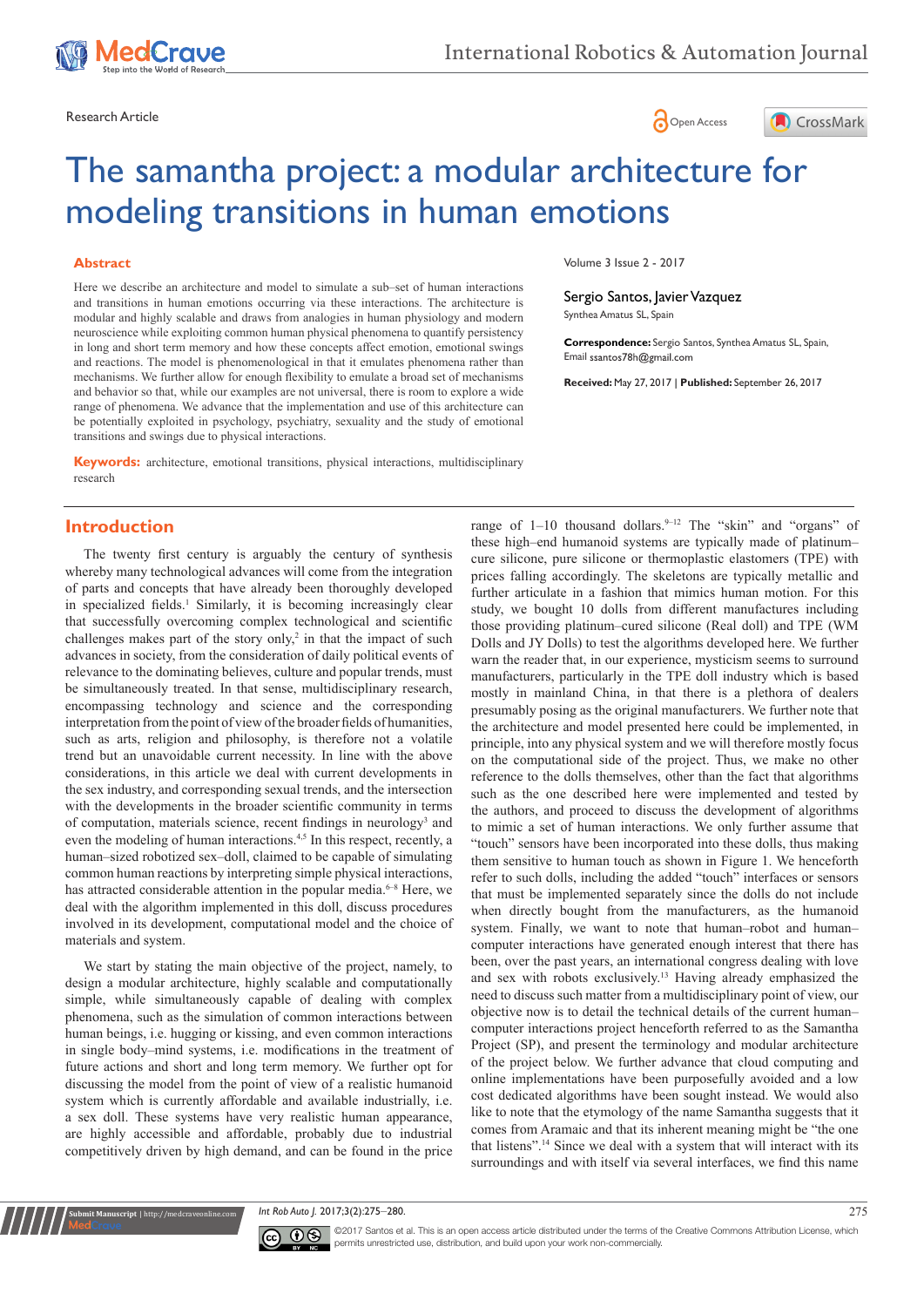to be suggestive and appropriate to the project. For simplicity, we will unfold the Samantha Project model focusing on physical interactions (PI), a single emotional family (EF), i.e. here the degree of sexual implication or perceived sexuality implication in a given context is the choice of emotional family, a single genome, i.e. here the Physiological Genome (PG) that will control the relationship between emotional states, physical interactions and reactions, and the Call For Attention (CFA) algorithm–a full explanation of these terms is given below as the description of the model and architecture unfolds.



Figure 1 Scheme illustrating the locations where N sensors, sensitive to human touch, might be placed.

Let us assume that N sensors are present in the humanoid system as shown in Figure 1 where an illustration of human anatomy is shown and locations where sensors are placed are also shown in red. Physical interactions can thus be quantified in N locations by quantitatively measuring the pressure exerted from 0 to 1 (normalized coefficients);  $0$  ( $\sim$ 10 kPa or less in the experiments) being no pressure measured and 1 (~100kPa in the experiments) being maximum pressure measured. We further define a sensor measuring 0 as inactive and those giving measurements from 0, excluding 0, to 1 as active. Furthermore, from now on we define physical interactions (PI) between the humanoid– system and humans as "physical touch", external physical interactions, or external active physical interactions when there are sensors giving measurable readings, i.e. above 0.A reaction by the system will follow from such set of interactions (Figure 1).

Next, we set to develop a phenomenological humanoid–human model, in that the focus is on mimicking phenomena rather than on mimicking actual biological mechanisms, based on the above physical interactions. To this end, we further define M states that refer to differentiated emotional states of the system for a given contextual situation. That is, emotional states (ES) will mimic context for a given emotional family. For example, what the humanoid will perceive as Friendly, Romantic and Sexual states from the point of view of sexual implication in each underlying context. Without loss of generality we therefore define these 3 states as the full set of states in which the system can be, with the understanding that such set can be easily extended. The Friendly, Romantic and Sexual states will then compose a single emotional family in that it includes all possible

states for a given emotion or perception, i.e. sexual implication. We further define that friendly implies sexual disconnection or no sexual context, romantic implies moderate sexual context and sexual implies full sexual context. Other families could include the sense of justice, beauty or peacefulness, to mention just a few, in each context and a given interaction, physical or other, could be defined to affect these. Here we refer to the full set of emotional families as Emotional Family Tree (EFT), even though we disregard such variety in this work and focus on sexual emotion, context or implication only. It should also be clear that the choice of family of emotions here, i.e. the sexual emotion or implication in each context, relates directly with the choice of humanoid system, i.e. a sex doll. The relationship between physical interactions (PI) and a given reaction to a given physical interaction will therefore depend not only on the location of the physical sensor and a given interaction with it but on the emotional state of the system at that time. States will thus serve the purpose of modeling underlying context in each situation and for a given interaction. For example, interactions via the hands, arms, shoulders or top of the head, might be considered to express suitable friendly or familiar affection if the system is in the friendly state. On the other hand, similar interactions will be considered suitable sexual interactions when the system lies in the sexual state. Similarly, physical interactions with the sexual organs might be considered unsuitable or unfriendly when the system lies in the friendly state, moderately suitable when the system lies in the romantic state and suitable when the system lies in the sexual state. Thus, reactions will depend on the physical interaction, i.e. location of sensor or where the interaction occurs, and on the state of the system. In summary, we consider reactions to a given physical interaction by subdividing reactions in each state as unsuitable, moderately suitable and suitable, realizing that the choice of 3 possible divisions is relatively arbitrary and considered only for simplicity. Furthermore, the choice of three divisions in each state for each group or differentiated set of physical interactions implies that there will be three different reactions in each state. Increasing the number of reactions would be as easy as increasing the number of divisions. We also emphasize that we do not pretend to discuss a flow of sexuality that should be considered universally valid, but choose or select such flow for simplicity and ease of understanding the implementation of the model. We further borrow the term Evoked Potential (EP) from neurology<sup>14</sup> to make analogies and to only phenomenological simulate and quantify nervous system responses due to interactions. The concept of EP will further allow us to assign reactions to physical interactions in each state. A given EP will result from each emotional family, for example the sexual one discussed in this work, and will be normalized to give values ranging from 0 to 1, where 0 implies no excitability and 1 implies maximum excitability in the given emotional family. In the presence of more than one emotional family, the controlling EP will be a combination of the full set of evoked potentials. We advance that such combination could be controlled by an additional genome, i.e. a general system's genome (GSG) that could be higher ranked in terms of hierarchical control than the rest of genomes, i.e. the physiological genome, moral genome and so on. Here however, and since only one emotional family is considered, the controlling EP coincides with the EP resulting from the sexual emotional family.

We proceed to employ the above set of concepts and phenomenological model to quantify 1) emotional states (ESs), 2) evoked potential (EP) and 3) the response of the system resulting from this quantification and set of reaction divisions. We recall that the three emotional states (ESs) of the emotional family (EF) under consideration are Friendly, Romantic and Sexual. Without loss of generality we assign a range of EP values for which this ESs applies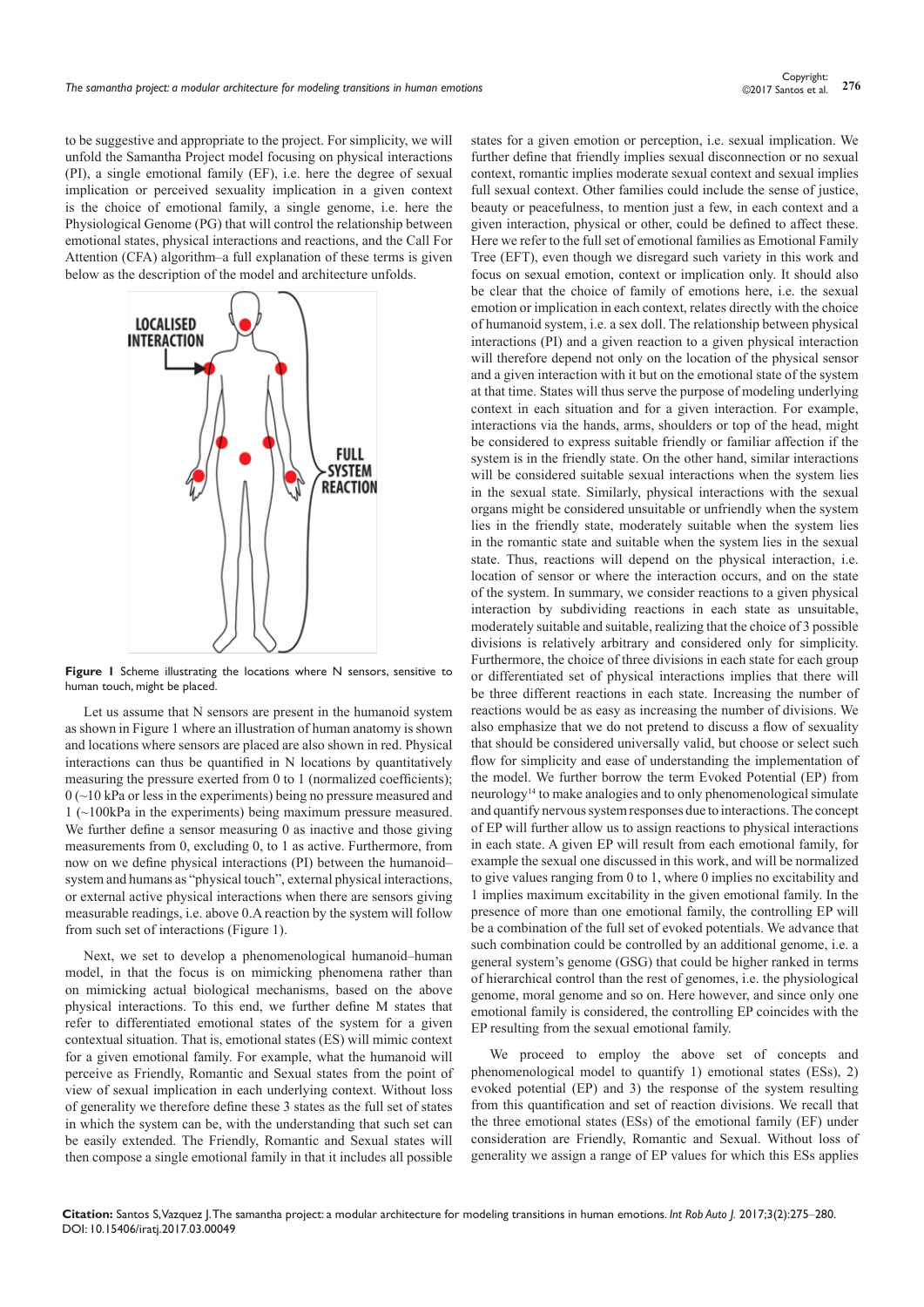(Figure 2). For this purpose, we further invoke a hysteretic mechanism to model transition between states and memory related persistency of states by drawing from common physical phenomena, i.e. hysteresis in magnetism<sup>15</sup> or capillary bridge formation and rupture.<sup>16</sup> Lower states will correspond to lower EP values and higher states with higher EP values. In this way, each transition will consist of the onset from a lower state to a higher state with increasing EP and the rupture or return to a lower state with decreasing EP (Figure 2). The transitions however might not be continuous in EP in that non–linear steps in EP might occur during each onset and rupture or break off. We thus enhance the terminology of the model by defining critical evoked potentials for these transitions as follows: Romantic<sub>(ON)</sub> and Romantic<sub>(OFF)</sub> to refer to transitions from Friendly to Romantic and Romantic to Friendly respectively. Similarly, we define  $Sexual<sub>(ON)</sub>$  and Sexual<sub>(OFF)</sub> to refer to transitions from Romantic to Sexual and Sexual to Romantic respectively. Furthermore, the nature of hysteresis with persistent memory dictates that the following relationships must be fulfilled

$$
Romantic_{(OFF)} < Romantic_{(ON)} \tag{1}
$$



**Figure 2** Distribution of Emotional States (ES) according to Evoked Potentials (EPs) and critical EPs corresponding to the onset-ON subscripts-and rupture-OFF subscripts-of states.

Hysteretic mechanisms imply, see expressions one and two, that a transition between states depends on history, i.e. whether the transition occurs in one direction or another. Typically hysteretic mechanisms lead to dissipation and provide persistence to a given state. For example, the inequality in Eqs. 1 and 2 implies that once reached, the states on the right of the expressions become more persistent. The chronological pathway for the onset of each state with increasing EP would go from

- a. Friendly active and the other states inactive, to
- b. Romantic active and all other states inactive, to

#### c. Sexual active and all other states inactive

The onset of each state would occur, with increasing EP, by reaching Romantic<sub>(ON)</sub> and Sexual<sub>(ON)</sub> respectively. The chronological pathway for the rupture of states would occur, with decreasing EP, by reaching Sexual<sub>(OFF)</sub> and Romantic<sub>(OFF)</sub> respectively. An illustration of the onset and rupture of states with increasing and decreasing EP is shown in Figure 2 respectively, where the difference from onset to rupture are also shown as ΔEP. We can also understand state transitions by drawing analogies from energy barriers in physics. For example, the onset values would correspond to energies, here analogous to EP values, reaching the activation energy for the onset of a given state. The difference between the onset and offset values would then correspond to irreversible losses or dissipation in the system due to hysterical phenomena as discussed above. An illustration of this concept is shown in Figure 3 where the x–axis stands for time and where the EP is seen to first increase above Romantic<sub>(ON)</sub> and then decrease below Romantic<sub>(OFF)</sub>.

A difference in EP, expressed as ΔEP, is observed in analogy to dissipation mechanisms occurring due to persistent hysteresis or more informally "memory" of states. Note that the introduction of hysteretic dissipation, as shown in Figure 2, does not imply divergence. The system will always find itself in one or another state. The implication of each hysteretic mechanism implies, instead, that the system is now bi–stable for a given range of Evoked Potential, i.e. where the states overlap. While, at least conceptually, the EP parameter and its relationship to Emotional States have been clarified when discussing (Figure 2) (Figure 3), the physical analogy to the Samantha Project remains ambiguous and we thus proceed to clarify the physical interpretation–we note that quantification of EP will be exemplified at the end. Before such interpretation however, let us define a relatively independent interaction mechanism, namely, the Call for Attention mechanism. While humans might or might not actively seek attention from others, let us assume that seeking attention and either getting it or not getting is also a form of interaction. Then, besides the physical interactions defined above, and occurring in our system via pressure sensors, another form of interaction, or in any case pseudo– interaction, can be defined as follows; an interaction will occur when the system seeks attention and either gets it or does not get it. The reaction of the system can also be quantified via the EP concept and might be different in each emotional state. We now proceed to discuss the mechanisms affecting EP in the model. We define the set of possible interactions in each state as suitable, moderately suitable and unsuitable in each state. We can further group physical interactions to form sets or groups and later relate these sets or groups, that we term here Interaction Roots, to each reaction. To clarify the terminology, we choose a possible example of grouping system and group hands, shoulders and head to include them in the Friendly Interaction Root (FIR). We could then define the mouth interactions as the Romantic Interaction Root (RIR). Finally, interactions via the sexual organs are grouped into the Sexual Interaction Root (SIR). We start by describing a procedure to populate the Interaction Roots (Friendly, Romantic and Sexual) as sensors become active, i.e. as interactions occur, as

$$
FIR = \frac{N_{FIR}}{FIR_{MAX}}\tag{3}
$$

$$
RIR = \frac{N_{RIR}}{RIR_{MAX}}\tag{4}
$$

$$
SIR = \frac{N_{SIR}}{SIR_{MAX}} \tag{5}
$$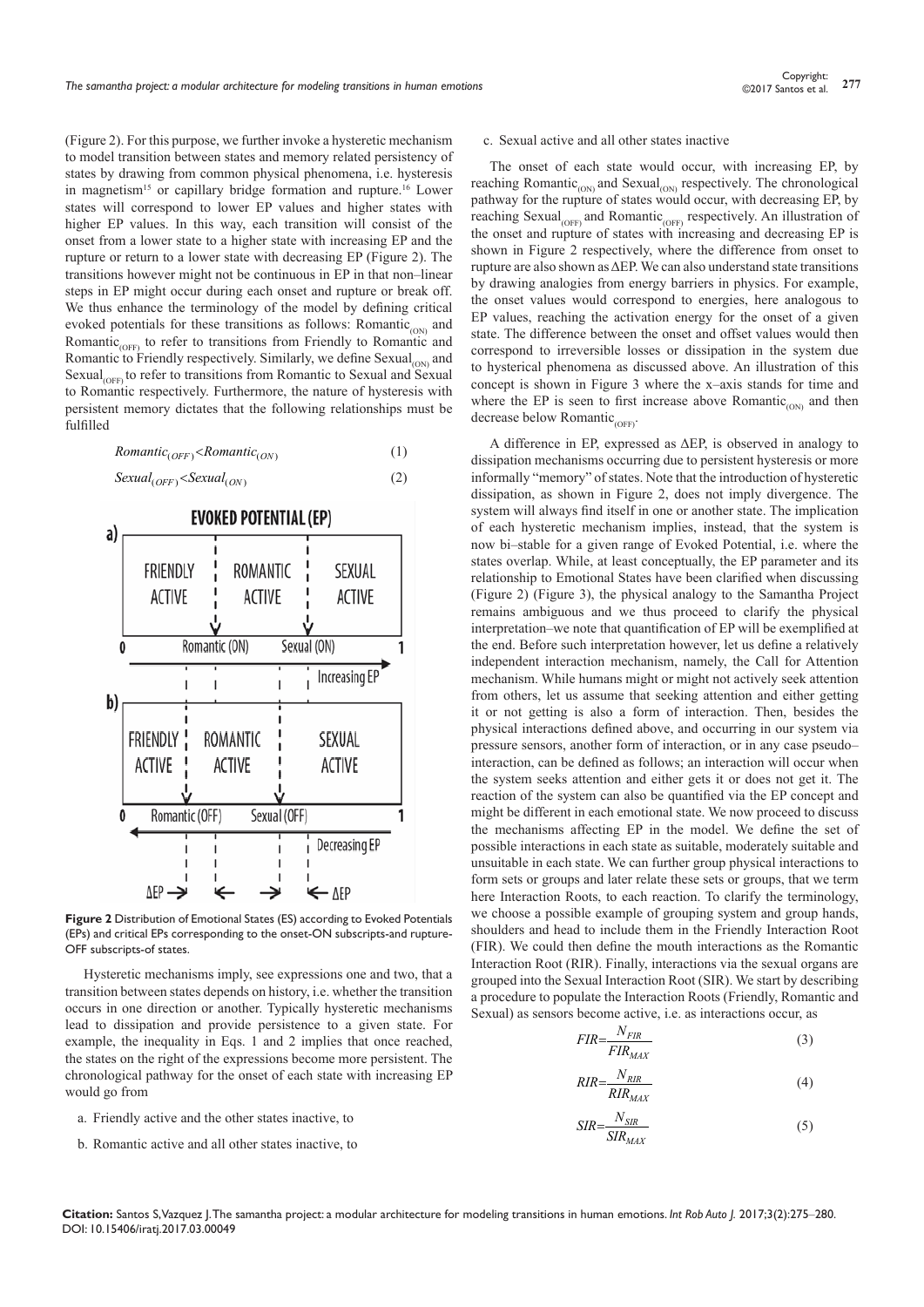

**Figure 3** Illustration of the onset and rupture of states with increasing and decreasing EP.

Where  $N_{FIR}$  is the actual count of positive interactions via the Friendly Interaction Root or FIR,  $N_{RIR}$  and  $N_{SIR}$  the corresponding counts for the RIR and SIR groups respectively, and the parameters with the MAX subscripts in the denominators are terms that are used to limit and normalize from 0 to 1 the maximum number of counts for FIR, RIR and SIR respectively–the numerators N will increase as active events occur with the corresponding interaction as detailed below. The CFA algorithm can also be considered a pseudo–root or pseudo–interaction as follows

$$
CFA = \frac{N_{CFA}}{CFA_{MAX}}\tag{6}
$$

Where the meaning of  $N_{CFA}$  and CFA<sub>MAX</sub> is as in (3) to (5). The definition of an event in the CFA Root however is not as simple as in a physical interaction via sensors. Here we propose to count as a CFA event, adding to  $N_{CFA}$ , an interval of time  $t_{CFA}$  for which no other interaction occurs. The interval  $t_{CFA}$  might be related to context and history by making it depend on emotional state and EP–not shown. We now describe the relevance of the so–called Physiological Genome (PG) in the model. Let us first clarify that the PG can be made to control the weight or relevance of a given interaction, state and even control the EP flow. For example, the EP value for which the system moves from Friendly to Romantic, i.e. Romantic $_{\text{conv}}$ , will be included as a parameter controlled by the PG and similarly with the other critical values of EP controlling onset and rupture of states. Then, by allowing the PG to dynamically modify these critical values as the system evolves, i.e. by a given feedback mechanism to be defined, we obtain a dynamic system capable of adapting to different scenarios in the transition of states (see discussion below). The role of the PG does not end here however. In principle the PG can control long and short term memory, i.e. the analogous of biological mechanisms that are still being elucidated, $3$  the relevance or weight of a given Interaction Root (IR) or single physical interaction (PI) to the overall EP, and many other mechanisms such as the memory of a given family of Interaction or Root, i.e.  $\text{FIR}_{\text{MAX}}$ ,  $\text{RIR}_{\text{MAX}}$ ,  $\text{SIR}_{\text{MAX}}$  or  $\text{CFA}_{\text{MAX}}$ , and even the capacity to forget "positive" and "negative" interactions. Let us detail with the use of some simple examples how this can be done for each of these cases.

# **Modeling the control of the onset and rupture of states via the physiological genome (PG)**

Let us define a given interval of time  $t_{ON}$  that goes from the current time t to t– $t_{ON}$ . During such interval of time, each state will have been active for a fraction of the interval, and this fraction can be normalized from 0 to 1 by dividing by  $t_{ON}$ . This fraction or interval can then be equated to the interval for which a given state persists with increasing EP as a fraction of the EP interval (Figure 2). The implication is that the system will "learn" the preferred state by increasing the fraction of the interval of the state that is most typically active; such state will also become more persistent. Practically, this implies that if the system spends much time in the Friendly state, the onset to Romantic will tend to increase to higher values of EP. Other scenarios can be deduced by reasoning in this way. To avoid the impossibility of accessing other states however, for example in the case that the onset occurs at EP=1, we can also limit the maximum, and even minimum, value of each onset. The rupture of states can also be modified according to variations in onset. Such model alone can be said to contain historical information, or, in other words, have persistent memory, that is learnt by the way in which humans interact with the system. By drawing from concepts in neurology, for example excitability and inhibition of signals by neurotransmitters and receptors acting from neuron to neuron, we shall further term such parameters "excitons". That is, Romantic<sub>(ON)</sub>, Romantic<sub>(OFF)</sub>, and so on, will constitute a set of excitons belonging to the Physiological Genome (PG) or the system and will control the persistency of each state.

# **Controlling long and short term memory via the physiological genome (PG)**

Drawing from the example above, we might implement what would be equivalent to a standard Proportional–Integral (PI) controller<sup>17</sup>–we note that we purposefully decide to omit the derivative gain– in order to gain proportional (reactions to current interactions or short range memory) and integral (memory of the past or long term memory) control. In particular, the set–point intervals for the set of states in Figure 2, and separated by the corresponding critical values of EP dealing with onset and rupture between states, will coincide with the computation of the target intervals defined in point 1 above, i.e. the time intervals recently spent in each state. The difference between such target and the actual intervals will then become the error, while the parameters of the PI controller will become "excitons" pertaining to the PG of the system, i.e. These coinciding with what is typically referred to as the coefficients for the proportional and integral gain. We further note that by including the derivative part of the controller we could even model a form of "intuition" in the system.

# **Examples of other "excitons" controlled by the physiological genome (PG)**

Other interesting excitons can be easily defined, for example, the weight, relevance or importance that the system gives to an Interaction Root, i.e. Friendly, Romantic or Sexual in a given state and for a given value of EP, and for a given Physical Interaction. We shall term these excitons, Proportional Root excitons and can be simply modeled as follows

$$
N_{FIR}(i+1)=N_{FIR}(i)+\varepsilon_{FIR}
$$
\n(7)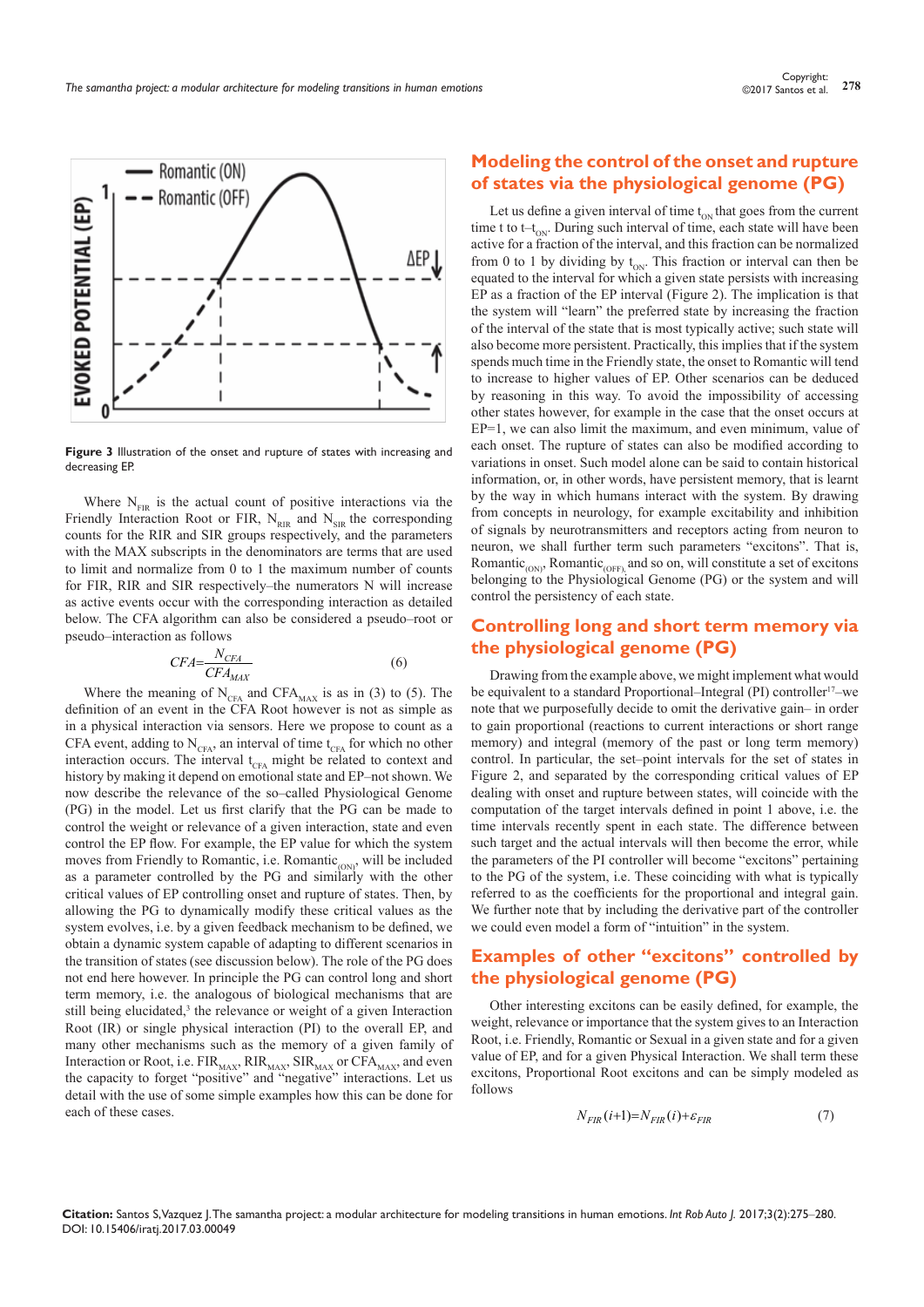Where  $N_{FIR}(i+1)$  stands for the next value of the root's counter  $N_{FIR}$ due to an interaction with that root, and computed as the addition of  $\varepsilon_{FIR}$  to the current value of the root N<sub>FIR</sub>(i). The relevant PG exciton in (7) is  $\varepsilon_{FIR}$ , i.e. a Proportional Root exciton for the FIR root, where large values imply high excitability and low values low excitability. Physically, large values in  $\varepsilon_{FIR}$  imply that the system will be very reactive to the current, or proportional, interaction and low values will imply that the system will tend to ignore the current interaction. Similar excitons can be defined for all other roots. Memory of "positive" and "negative" events can be modeled by slightly modifying (7). For example, whenever an interaction with the FIR roots occurs, the actual value of  $\varepsilon_{\text{FIR}}$  will be modified to give

$$
\varepsilon_{FIR} \equiv \varepsilon_{FIR} \times FIR_{positive} \tag{8}
$$

Where FIR<sub>positive</sub> is defined as an exciton affecting the positive memory, Positive Root Memory exciton, of the given root. Higher values of FIR<sub>positive</sub> will imply larger effect to the root from the current interaction as before. Negative memories can also be defined by affecting all roots that are not active during a current interaction by removing from the respective root counters N. For example, if the FIR root is active, the counter N of the FIR root increases from (7) and (8) while the other counters are computed as

$$
N_{RIR}(i+1) = N_{RIR}(i) - \varepsilon_{RIR} \times RIR_{negative}
$$
\n<sup>(9)</sup>

$$
N_{SIR}(i+1) = N_{SIR}(i) - \varepsilon_{SIR} \times SIR_{negative}
$$
\n(10)

$$
N_{CFA}(i+1) = N_{CFA}(i) - \varepsilon_{CFA} \times CFA_{negative}
$$
\n<sup>(11)</sup>

Where the meaning of all the terms are analogous to those in (7) and (8). It is clear from such definition that here we are allowing a single root to be active at a time, i.e. for example the one with the largest interaction, or pressure as measured by a sensor, at a given time. The implication adding and subtraction to the root counters in (7) to (11), is that interactions, i.e. via active and non–active roots, control the tendency of the system to retain historical information. In practical terms, large values of positive memory excitons, i.e. those with the subscript positive, imply that the root strongly responds to positive feedback. Large values of negative memory excitons, i.e. those with the negative subscripts, imply that the root has a tendency to easily forget historical data. The values of the positive and negative excitons can be easily made to contain information about historical interactions. For example, let us define

$$
RIR_{positive} + RIR_{negative} = 1 \tag{12}
$$

$$
RIR_{positive} = \frac{N_{FIR} + N_{RIR} + N_{SIR}}{N_{FIR} + N_{RIR} + N_{SIR} + N_{CFA}}
$$
\n
$$
\tag{13}
$$

 Where the term (13) will be zero when all terms in the denominator are zero. The implication of (12) and (13) is that the tendency of the system to respond and retain information or "remember" past interactions with the RIR root will increase the less the system is ignored by the human, i.e. the less CFA active events occur. More practically, mouth interactions or kisses, i.e. RIR interactions, will be more easily remembered the less the system is ignored. In summary, it is to be noted that the model has been conceived to allow for the dynamic modification of the controlling parameters, here controlled via the Physiological Genome (PG), by both input, i.e. interactions, and output, i.e. reaction, events. An illustration of the model's aim is provided in Figure 4.

In order to provide a simple example, let us assume that a state, say romantic, will be triggered if 3 events SS take place at a particular value of Evoked potential. Let us assume that SS events are the interactions in Figure 4. Then the model, in that particular state, has a given set of values for the denominators controlling the memory of the system (Eqs. 3–6). If events SS take place, the system might switch from a state, i.e. say Romantic, to another, i.e. say Sexual. These two events, i.e. interaction and reaction, will now vary the values of the denominators. We further recall the interaction events, or input, count as stochastic since they depend on the interacting human. The result is that the interaction, and switch between states or reaction, has modified the memory of the system implying that it is now more difficult, or easy, to switch between states. This depends on whether the denominator increased, or decreased, due to the interaction and switch between states. It is furthermore easy to visualize a scenario where, for example, the system is constrained to remain for a fraction of time in a given state, in order to increase its memory, i.e. denominators. Finally, there is the main controlling parameter of the model to be defined, namely, the Evoked Potential (EP). Here we provide a simple example of a model defining EP state by state as



**Figure 4** The parameters controlling the model receive feedback from the interaction, i.e. input, and the reaction, i.e. output.

To avoid division by zero we further define EP=0 when all roots in the numerator are 0. The above model has a very simple interpretation regarding unsuitable, moderately suitable and unsuitable interactions in each state. In short, in the Friendly state only Friendly interactions (FIR) will increase EP while all others will decrease it, in the Romantic state, Friendly (FIR) and Romantic (RIR) interactions will increase EP while all others will decrease it, finally, in the Sexual state, only Romantic (RIR) and Sexual (SIR) interactions will increase EP while all others will decrease it. Unsuitable, moderately suitable and suitable interactions directly follow from such model directly by simply assuming that suitable interactions increase EP, moderately suitable interactions have little effect on EP, and unsuitable interactions will decrease EP, in a given state. It is also clear from the above model that discrete steps in EP might easily follow for a given flow of interactions. The control of the flow will be provided by the set of the Physiological Genome (PG) parameters as dictated by the corresponding set of excitons. In summary, we have described an architecture and model that can be employed to emulate a flow of emotions that may be analogous to those experienced by physical interactions among humans. We do not imply that such flow is universal. Instead, we focus on the flexibility and modular characteristics of the model, the easiness of computation and simplicity to simulate otherwise complex human behavior. The authors further

**Citation:** Santos S, Vazquez J. The samantha project: a modular architecture for modeling transitions in human emotions. *Int Rob Auto J.* 2017;3(2):275‒280. DOI: [10.15406/iratj.2017.03.00049](https://doi.org/10.15406/iratj.2017.03.00049)